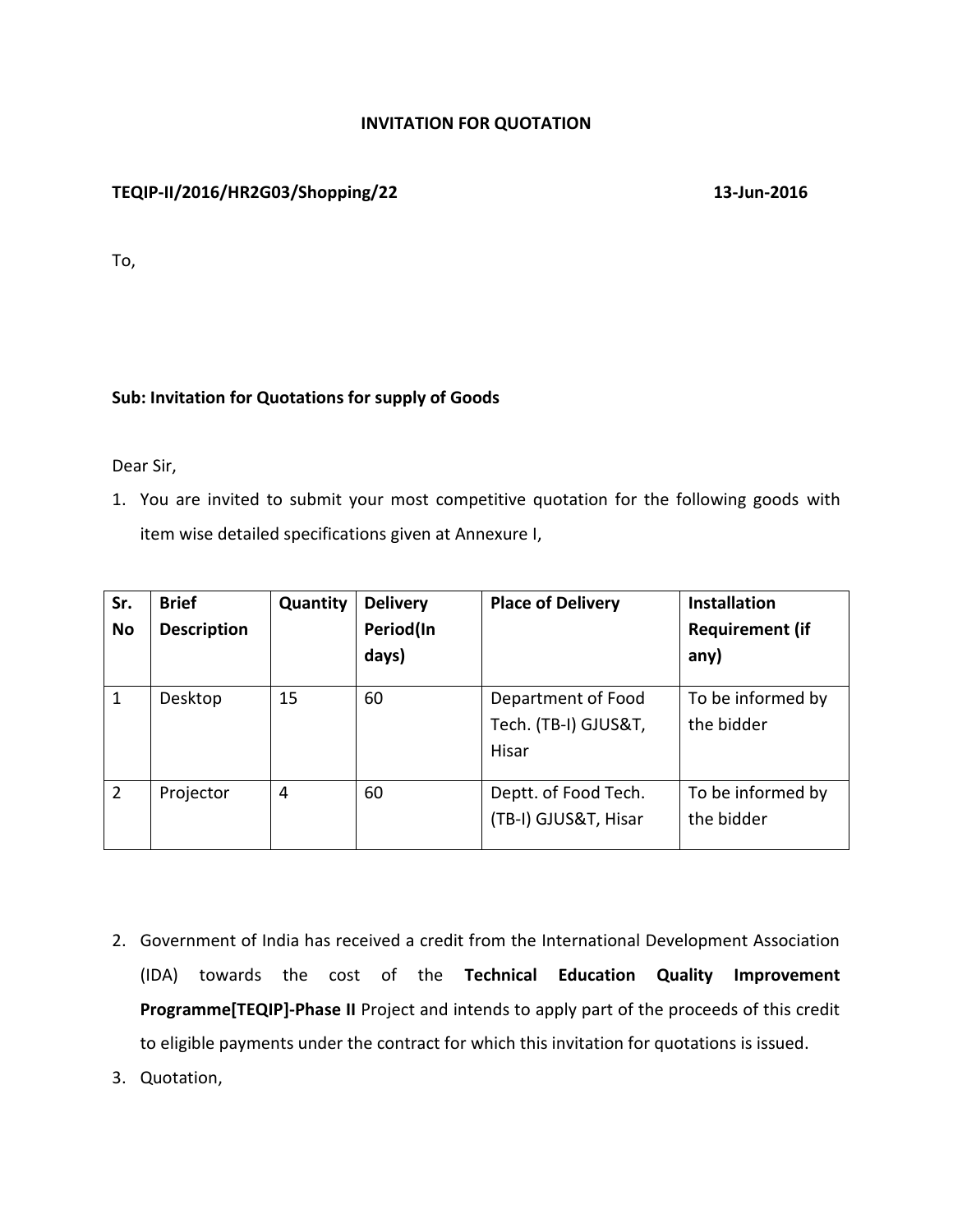- 3.1 The contract shall be for the full quantity as described above.
- 3.2 Corrections, if any, shall be made by crossing out, initialing, dating and re writing.
- 3.3 All duties and other levies payable by the supplier under the contract shall be included in the unit price.
- 3.4 Applicable taxes shall be quoted separately for all items.
- 3.5 The prices quoted by the bidder shall be fixed for the duration of the contract and shall not be subject to adjustment on any account.
- 3.6 The Prices should be quoted in Indian Rupees only.
- 4. Each bidder shall submit only one quotation.
- 5. Quotation shall remain valid for a period not less than **45** days after the last date of quotation submission.
- 6. Evaluation of Quotations,

The Purchaser will evaluate and compare the quotations determined to be substantially responsive i.e. which

6.1 are properly signed ; and

6.2 confirm to the terms and conditions, and specifications.

- 7. The Quotations would be evaluated for all items together.
- 8. Award of contract:

The Purchaser will award the contract to the bidder whose quotation has been determined to be substantially responsive and who has offered the lowest evaluated quotation price.

- 8.1 Notwithstanding the above, the Purchaser reserves the right to accept or reject any quotations and to cancel the bidding process and reject all quotations at any time prior to the award of contract.
- 8.2 The bidder whose bid is accepted will be notified of the award of contract by the Purchaser prior to expiration of the quotation validity period. The terms of the accepted offer shall be incorporated in the purchase order.
- 9. Payment shall be made in Indian Rupees as follows:

**Delivery and Installation - 0% of total cost**

**Satisfactory Acceptance - 100% of total cost**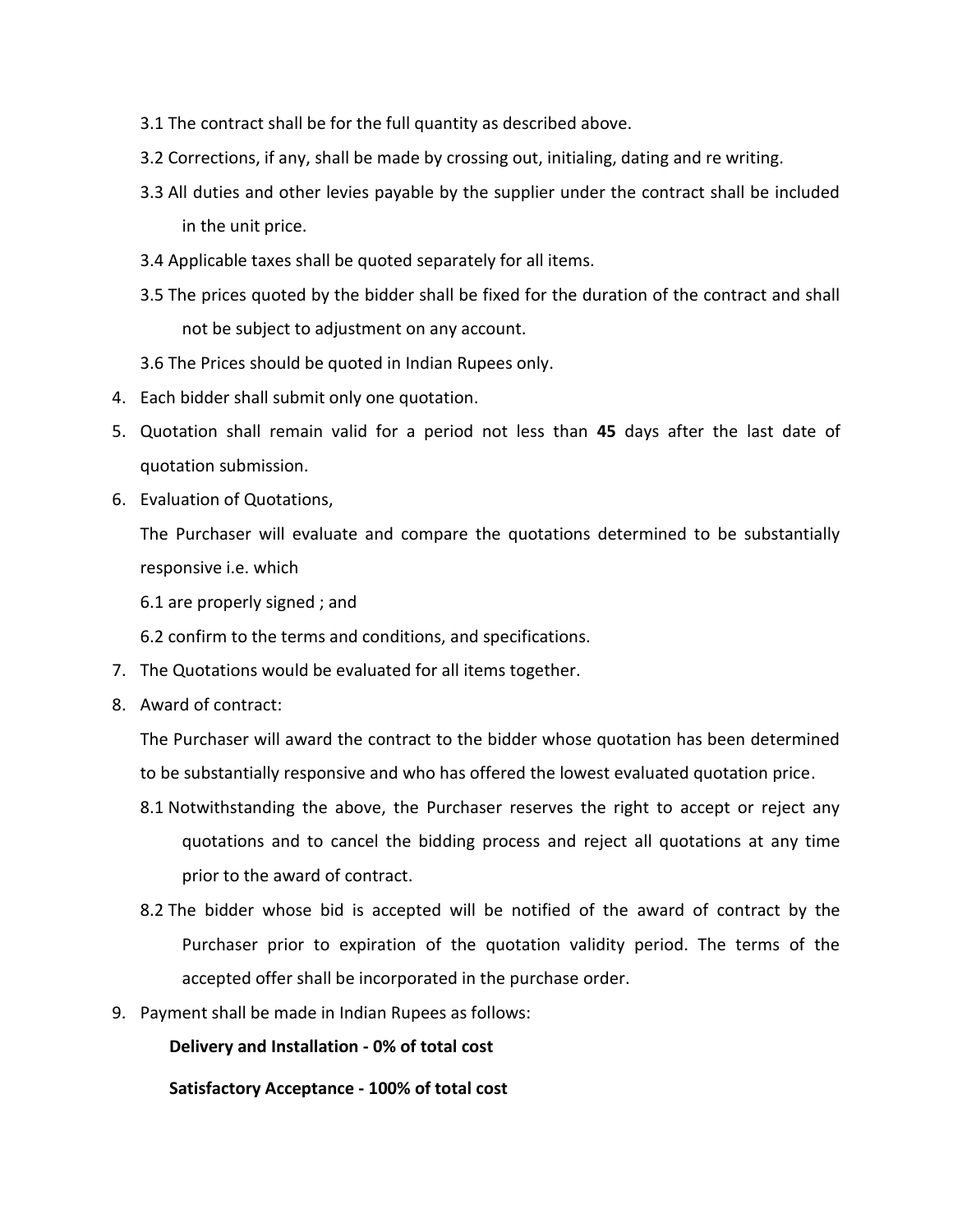- 10. All supplied items are under warranty of **12** months from the date of successful acceptance of items.
- 11. You are requested to provide your offer latest by **14:30** hours on **28-Jun-2016 .**
- 12. Detailed specifications of the items are at Annexure I.
- 13. Training Clause (if any) **Yes**
- 14. Testing/Installation Clause (if any) **Yes**
- 15. Information brochures/ Product catalogue, if any must be accompanied with the quotation clearly indicating the model quoted for.
- 16. Sealed quotation to be submitted/ delivered at the address mentioned below, Guru Jambheshwar University of Science and Technology Hisar Haryana
- 17. We look forward to receiving your quotation and thank you for your interest in this project.

(Authorized Signatory) Name & Designation

#### **Annexure I**

| Sr.<br><b>No</b> | <b>Item</b><br><b>Name</b> | <b>Specifications</b>                                                                                                                                                                    |
|------------------|----------------------------|------------------------------------------------------------------------------------------------------------------------------------------------------------------------------------------|
|                  | Desktop                    | Windows 10,64 bit OS; 6th Generation intel Core i-7-6700 K quad core<br>processor (4.0 GHz, 8 MB), 24 GB memory, Wireless keyboard and mouse,<br>Bluetooth with latest licensed software |
| $\overline{2}$   | Projector                  | LCD projector with Lumen 4000, 1280x800 pixels WXGA                                                                                                                                      |